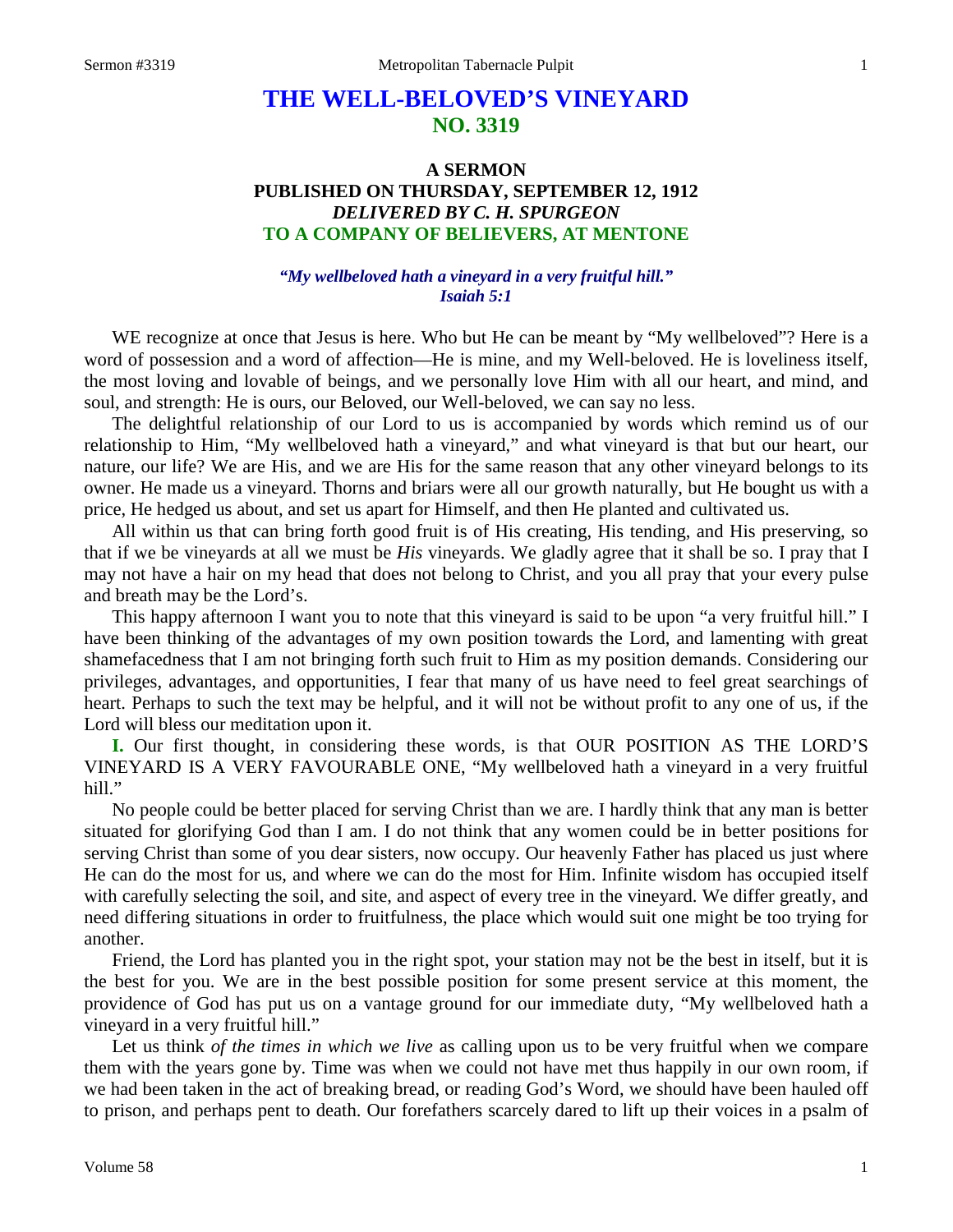praise, lest the enemy should be upon them. Truly, the lines have fallen unto us in pleasant places, yea, we have a goodly heritage, in a very fruitful hill.

We do not even live in times when error is so rampant as to be paramount. There is too much of it abroad, but taking a broad view of things, I venture to say that there never was a time when the truth had a wider sway that it has now, or when the Gospel was more fully preached, or when there was more spiritual activity. Black clouds of error hover over us, but at the same time we rejoice that, from John o' Groat's House to the Land's End, Christ is preached by ten thousand voices, and even in the dark parts of the earth the name of Jesus is shining like a candle in the house. If we had the pick of the ages in which to live, we could not have selected a better time for fruit bearing than that which is now occurrent, this age is "a very fruitful hill."

That this is the case some of us know positively, *because we have been fruitful*. Look back, brothers and sisters, upon times when your hearts were warm, and your zeal was fervent, and you served the Lord with gladness. I join with you in those happy memories. Then we could run with the swiftest, we could fight with the bravest, we could work with the strongest, we could suffer with the most patient. The grace of God has been upon certain of us in such an unmistakable manner that we have brought forth all the fruits of the Spirit.

Perhaps today we look back with deep regret because we are not so fruitful as we once were, if it be so, it is well that our regrets should multiply, but we must change each one of them into a hopeful prayer. Remember, the vine may have changed, but the soil is the same. We have still the same motives for being fruitful, and even more than we used to have. Why are we not more useful? Has some spiritual phylloxera taken possession of the vines, or have we become frostbitten, or sunburnt? What is it that withholds the vintage! Certainly, if we were fruitful once, we ought to be more fruitful now. The fruitful hill is not exhausted, what aileth us that our grapes are so few?

We are planted on a fruitful hill, *for we are called to work which of all others is the most fruitful*. Blessed and happy is the man who is called to the Christian ministry, for this service has brought more glory to Christ than any other. You, beloved friends, are not called to be rulers of nations, nor inventors of engines, nor teachers of sciences, nor slayers of men, but we are soul-winners, our work is to lead men to Jesus. Ours is, of all the employment in the world, the most fruitful in benefits to men and glory to God. If we are not serving God in the Gospel of His Son with all our might and ability, then we have a heavy responsibility resting upon us. "Our Well-beloved hath a vineyard in a very fruitful hill," there is not a richer bit of soil outside Immanuel's land than the holy ministry for souls.

Certain of us are teachers and gather the young about us while we speak of Jesus. This also is choice soil. Many teachers have gathered a grand vintage from among the little ones, and have not been a whit behind pastors and evangelists in the glory of soul-winning. Dear teachers, your vines are planted in a very fruitful hill. But I do not confine myself to preachers and teachers, for all of us, as we have opportunities of speaking for the Lord Jesus Christ, and privately talking to individuals, have also a fertile soil in which to grow. If we do not glorify God by soul-winning, we shall be greatly blamable, since of all forms of service it is most prolific in praise of God.

And what is more, the very circumstances with which we are surrounded all tend to make our position exceedingly favorable for fruit-bearing. In this little company we have not one friend who is extremely poor, but if such were among us, I should say the same thing. Christ has gathered some of His choicest clusters from the valley of poverty. Many eminent saints have never owned a foot of land, but lived upon their weekly wage, and found scant fare at that. Yes, by the grace of God, the vale of poverty has blossomed as the rose.

It so happens, however, that the most of us here have a competence, we have all that we need, and something over to give to the poor and to the cause of God. Surely we ought to be fruitful in almsgiving, in caring for the sick, and in all manner of sweet and fragrant influences. "Give me neither poverty nor riches," is a prayer that has been answered for most of us, and if we do not now give honor unto God, what excuse can we make for our barrenness? I am speaking to some who are singularly healthy, who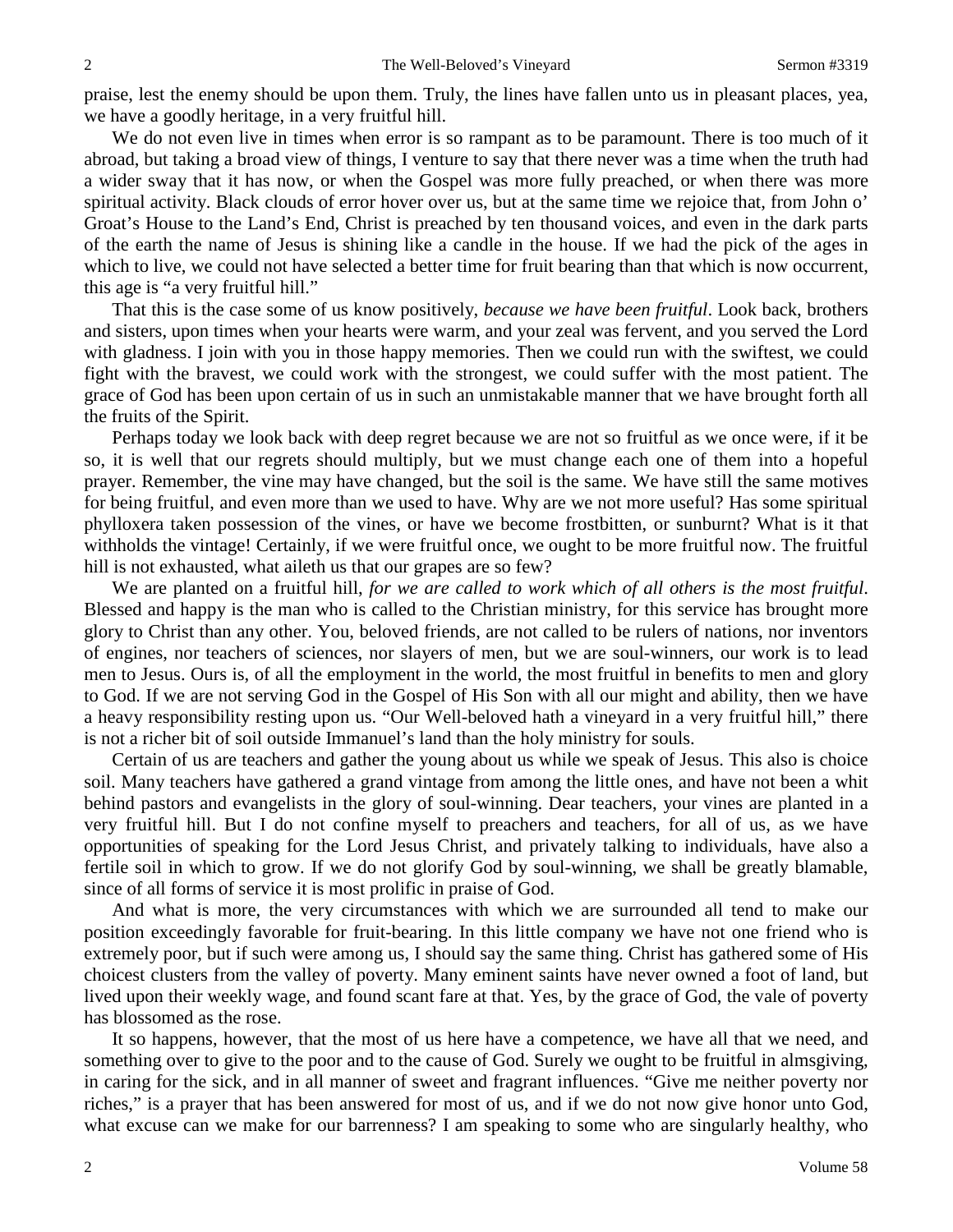are never hindered by aches and pains, and to others who have been prospered in business for twenty years at a stretch, yours is great indebtedness to your Lord, in your case "My wellbeloved hath a vineyard in a very fruitful hill." Give God your health and your wealth, my brother, while they last, see that all His care of thee is not thrown away.

Others of us seldom know many months together of health, but have often had to suffer sorely in body, this ought to make us fruitful, for there is much increase from the tillage of affliction. Has not the Master obtained the richest of all fruit from bleeding vines? Do not His heaviest bunches come from those which have been sharply cut and pruned down to the ground? Choice flavors, dainty juices, and delicious aromas come mostly from the use of the keen-edged knife of trial.

Some of us are at our best for fruit-bearing when in other respects we are at our worst. Thus I might truly say that, whatever our circumstances may be, whether we are poor or rich, in health or in affliction, each one of our cases has its advantages, and we are planted "in a very fruitful hill."

Furthermore, when I look at *our spiritual condition,* I must say for myself, and I think for you also, "My wellbeloved hath a vineyard in a very fruitful hill." For what has God done for us? To change the question—what has God *not* done for us? What more could He say than to us He hath said? What more could He do than to us He hath done?

He hath dealt with us like a God. He has loved us up from the pit of corruption, He has loved us up to the cross, and up to the gates of heaven, He has quickened us, forgiven us, and renewed us, He dwells in us, comforts us, instructs us, upholds us, preserves us, guides us, leads us, and He will surely perfect us. If we are not fruitful, to His praise, how shall we excuse ourselves? Where shall we hide our guilty heads? Shall yonder sea suffice to lend us briny tears wherewith to weep over our ingratitude?

**II.** I go a step further, by your leave, and say that OUR POSITION, as the Lord's vineyard, IS FAVORABLE TO THE PRODUCTION OF THE FRUIT WHICH HE LOVES BEST.

I believe that my own position is the most favorable for the production of the fruit that the Lord loves best in me, and that your position is the same. What is this fruit?

First, it is *faith*. Our Lord is very delighted to see faith in His people. The trust which clings to Him with childlike confidence is pleasant to His loving heart. Our position is such that faith ought to be the easiest thing in the world to us. Look at the promises He has given us in His word, can we not believe them? Look at what the Father has done for us in the gift of His dear Son, can we not trust Him after that? Our daily experience all goes to strengthen our confidence in God. Every mercy asks, "Will you not trust Him?" Every want that is supplied cries, "Can you not trust Him?"

Every sorrow sent by the great Father tests our faith, and drives us to Him on whom we repose, and so strengthens and confirms our confidence in God. Mercies and miseries alike operate for the growth of faith. Some of us have been called upon to trust God on a large scale, and that necessity has been a great help towards fruit-bearing. The more troubles we have, the more is our vine digged about, and the more nourishment is laid to its roots. If faith does not ripen under trial, when will it ripen? Our afflictions fertilize the soil wherein faith may grow.

Another choice fruit is *love*. Jesus delights in love. His tender heart delights to see its love returned. Am I not of all men most bound to love the Lord? I speak for each brother and sister here, is not that your language? Do you not all say, "Lives there a person beneath yon blue sky who ought to love Jesus more than I should do?" Each sister soliloquizes, "Sat there ever a woman in her chamber who had more reason for loving God than I have?" No, the sin which has been forgiven us should make us love our Savior exceeding much. The sin which has been prevented in other cases should make us love our Preserver much. The help which God has sent us in hours of need, the guidance which He has given in times of difficulty, the joy which He has poured into us in days of fellowship, and the quiet He has breathed upon us in seasons of trial—all ought to make us love Him.

Along our life-road, reasons for loving God are more numerous than the leaves upon the olives. He has hedged us about with His goodness, even as the mountains and the sea are round our present restingplace. Look backward as far as time endures, and then look far beyond that, into the eternity which has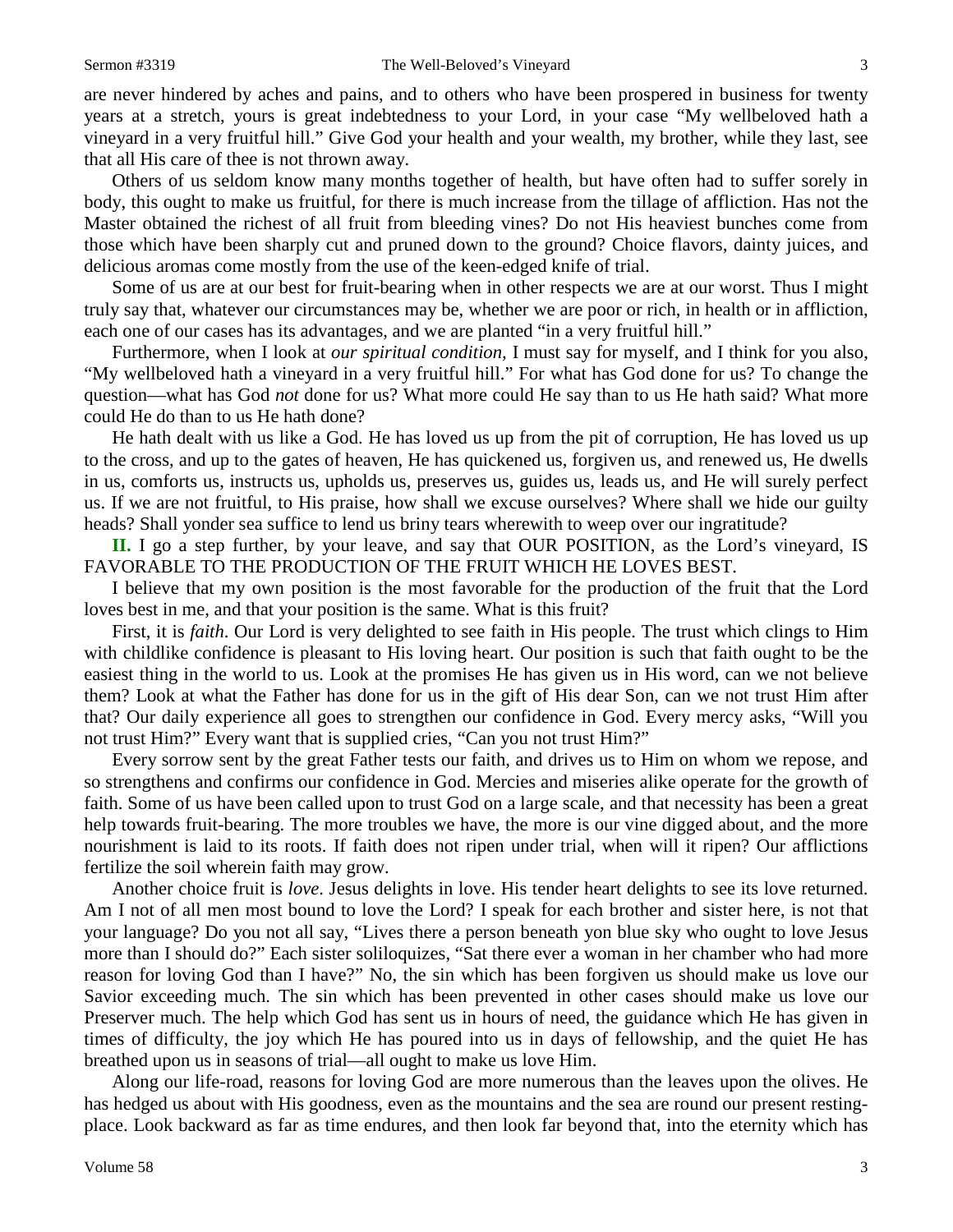been, and you will see the Lord's great love set upon us, all through time and eternity reasons have been accumulating which constrain us to love our Lord. Now turn sharply round, and gaze before you, and all along the future faith can see reasons for loving God, golden milestones on the way that is yet to be traversed, all calling for our loving delight in God.

Christ is also very pleased with the fruit of *hope,* and we are so circumstanced that we ought to produce much of it. The aged ought to look forward, for they cannot expect to see much more on earth. Time is short, and eternity is near, how precious is a good hope through grace! We who are not yet old ought to be exceedingly hopeful, and the younger folk, who are just beginning the spiritual life, should abound in hope most fresh and bright. If any man has expectations greater than I have, I should like to see him. We have the greatest of expectations. Have you never felt like Mercy in her dream, when she laughed, and when Christiana asked her what made her laugh, she said that she had had a vision of things yet to be revealed?

Select any fruit of the Spirit you choose, and I maintain that we are favorably circumstanced for producing it, we are planted upon a very fruitful hill. What a fruitful hill we are living in as regards *labor for Christ!* Each one of us may find work for the Master, there are capital opportunities around us. There never was an age in which a man, consecrated to God, might do so much as he can at this time. There is nothing to restrain the most ardent zeal. We live in such happy times that, if we plunge into a sea of work, we may swim, and none can hinder us.

Then, too, our labor, is made, by God's grace, to be so pleasant to us. No true servant of Christ is weary *of* the work, though He may be weary *in* the work, it is not the work that he ever wearies of, for he wishes that he could do ten times more. Then our Lord makes our work to be successful. We bring one soul to Jesus, and that one brings a hundred. Sometimes, when we are fishing for Jesus, there may be few fish, but blessed be His name, most of them enter the net, and we have to live praising and blessing God for all the favour with which He regards our labor of love. I do think I am right in saying that, for the bearing of the fruit which Jesus loves best, our position is exceedingly favorable.

**III.** And now, this afternoon, at this table, OUR POSITION HERE IS FAVOURABLE EVEN NOW TO OUR PRODUCING IMMEDIATELY, and upon the spot, the richest, ripest, rarest fruit for our Well-beloved.

Here, at the communion table, we are at the center of the truth, and at the wellhead of consolation. Now we enter the holy of holies, and come to the most sacred meeting place between our souls and God.

Viewed from this table, *the vineyard slopes to the south,* for everything looks towards Christ, our Sun. This bread, this wine, all set our souls aslope towards Jesus Christ, and He shines full upon our hearts, and minds, and souls, to, make us bring forth much fruit. Are we not planted on a very fruitful hill?

As we think of His passion for our sake, we feel that *a wall is set about us to the north,* to keep back every sharp blast that might destroy the tender grapes. No wrath is dreaded now, for Jesus has borne it for us, behold the tokens of His all-sufficient sacrifice! No anger of the Lord shall come to our restful spirits, for the Lord saith, "I have sworn that I will not be wroth with thee, nor rebuke thee." Here, on this table, are the pledges of His love unspeakable, and these, like a high wall, keep out the rough winds. Surely, we are planted on a very fruitful hill.

Moreover, *the Well-beloved Himself is among us*. He has not let us out to husbandmen, but He Himself doth undertake to care for us, and that He is here we are sure, for here is His flesh, and here is His blood. You see the outward tokens, may you feel the unseen reality, for we believe in His real presence, though not in the gross corporeal sense with which worldly spirits blind themselves. The King has come into a garden, let us entertain Him with our fruits. He who for this vineyard poured out a bloody sweat, is now surveying the vines, shall they not at this instant give forth a goodly smell? The presence of our Lord makes this assembly a very fruitful hill, where He sets His feet, all good things flourish.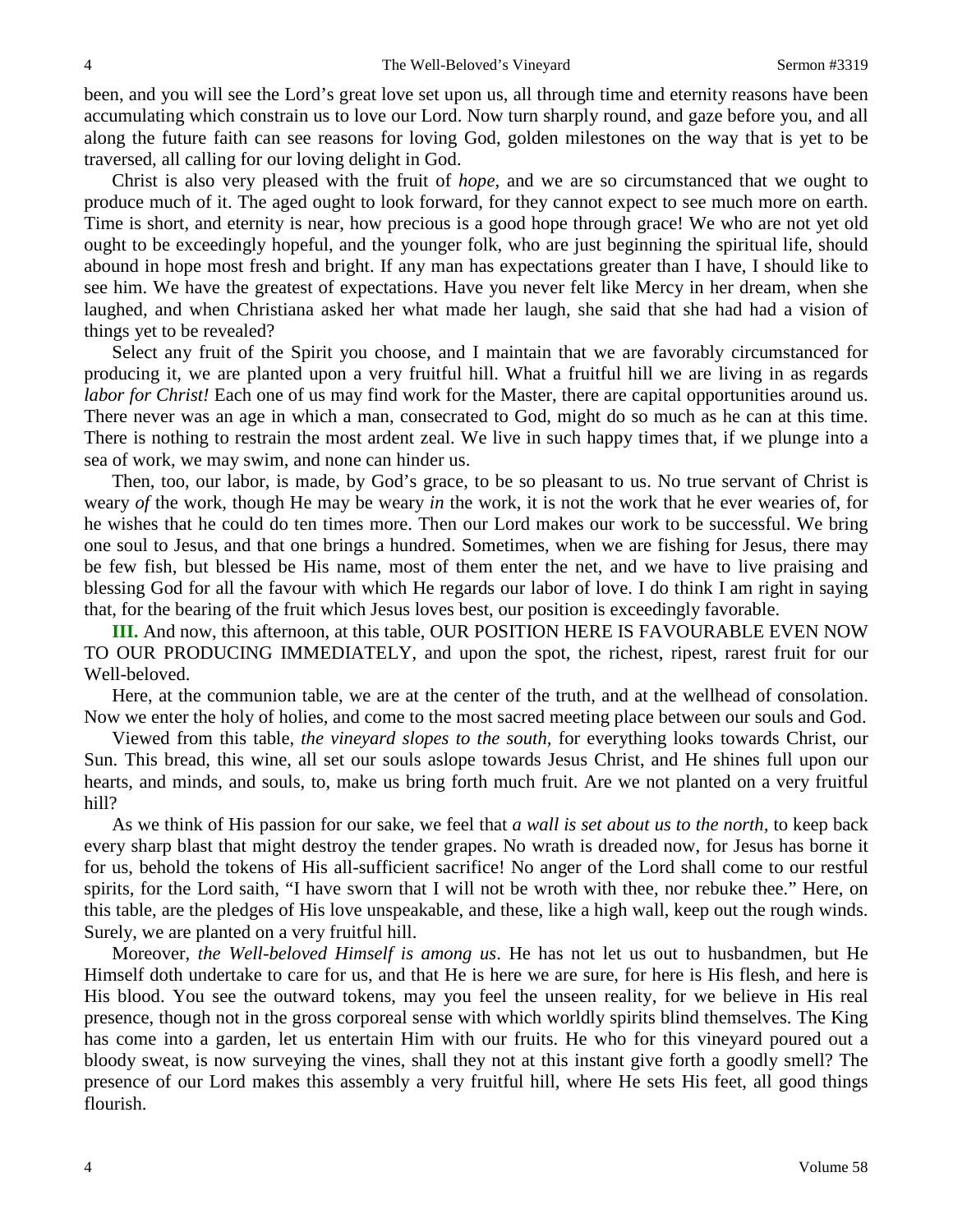Around this table, *we are in a place where others have fruited well*. Our literature contains no words more precious than those which have been spoken at the time of communion. Perhaps you know and appreciate the discourses of Willison, delivered on sacramental occasions. Rutherford's communion sermons have a sacred unction upon them. The poems of George Herbert, I should think, were most of them inspired by the sight of Christ in this ordinance. Think of the canticles of holy Bernard, how they flame with devotion. Saints and martyrs have been nourished at this table of blessing. This hallowed ordinance, I am sure, is a spot where hopes grow bright, and hearts grow warm, resolves become firm, and lives become fruitful, and all the clusters of our soul's fruit ripen for the Lord.

Blessed be God, *we are where we have ourselves often grown*. We have enjoyed our best times when celebrating this sacred Eucharist. God grant it may be so again! Let us, in calm meditation and inward thought, now produce from our hearts sweet fruits of love, and zeal, and hope, and patience, let us yield great clusters like those of Eshcol, all for Jesus, and for Jesus only. Even now, let us give ourselves up to meditation, gratitude, adoration, communion, rapture, and let us spend the rest of our lives in glorifying and magnifying the ever-blessed name of our Well-beloved whose vineyard we are.

> *"While such a scene of sacred joys Our raptured eyes and souls employs, Here we could sit, and gaze away A long, an everlasting day.*

> *"Well, we shall quickly pass the night, To the fair coasts of perfect light; Then shall our joyful senses rove O'er the dear object of our love.*

*"There shall we drink full draughts of bliss, And pluck new life from heavenly trees; Yet now and then, dear Lord, bestow A drop of heaven on us below."*

### **EXPOSITION BY C. H. SPURGEON**

### *ISAIAH 5:1-19 AND PSALM 121:1-7*

**Isaiah Chapter 5. Verse 1.** *Now will I sing to my wellbeloved a song of my beloved touching his vineyard. My wellbeloved hath a vineyard in a very fruitful hill:*

The Song of the Vineyard is by no means a joyful song. It is, indeed, quite the reverse. It is pitched in the minor key and has a painful theme. This suffices to prove that all our hymns need not consist, as some affirm, of direct praise to God. Such a notion is not according to Scripture, for many of the Psalms are not of that character.

There are songs that can be sung to the edification of one another, and that is, in part, the design of sacred song. We speak to ourselves, as well as to God, in psalms and hymns and spiritual songs. "My wellbeloved hath a vineyard in a very fruitful hill." The members of the church of God are placed in a position where they have very choice opportunities of glorifying God, they are like a vineyard in a very fruitful hill, most favorably placed for fruitfulness.

**2.** *And he fenced it, and gathered out the stones thereof, and planted it with the choicest vine, and built a tower in the midst of it, and also made a winepress therein: and he looked that it should bring forth grapes, and it brought forth wild grapes.*

The vineyard was well chosen as to situation, the vine was carefully selected. Everything was done, by walling it, to protect it from intruders. Every preparation wag made for the gathering in of the fruits.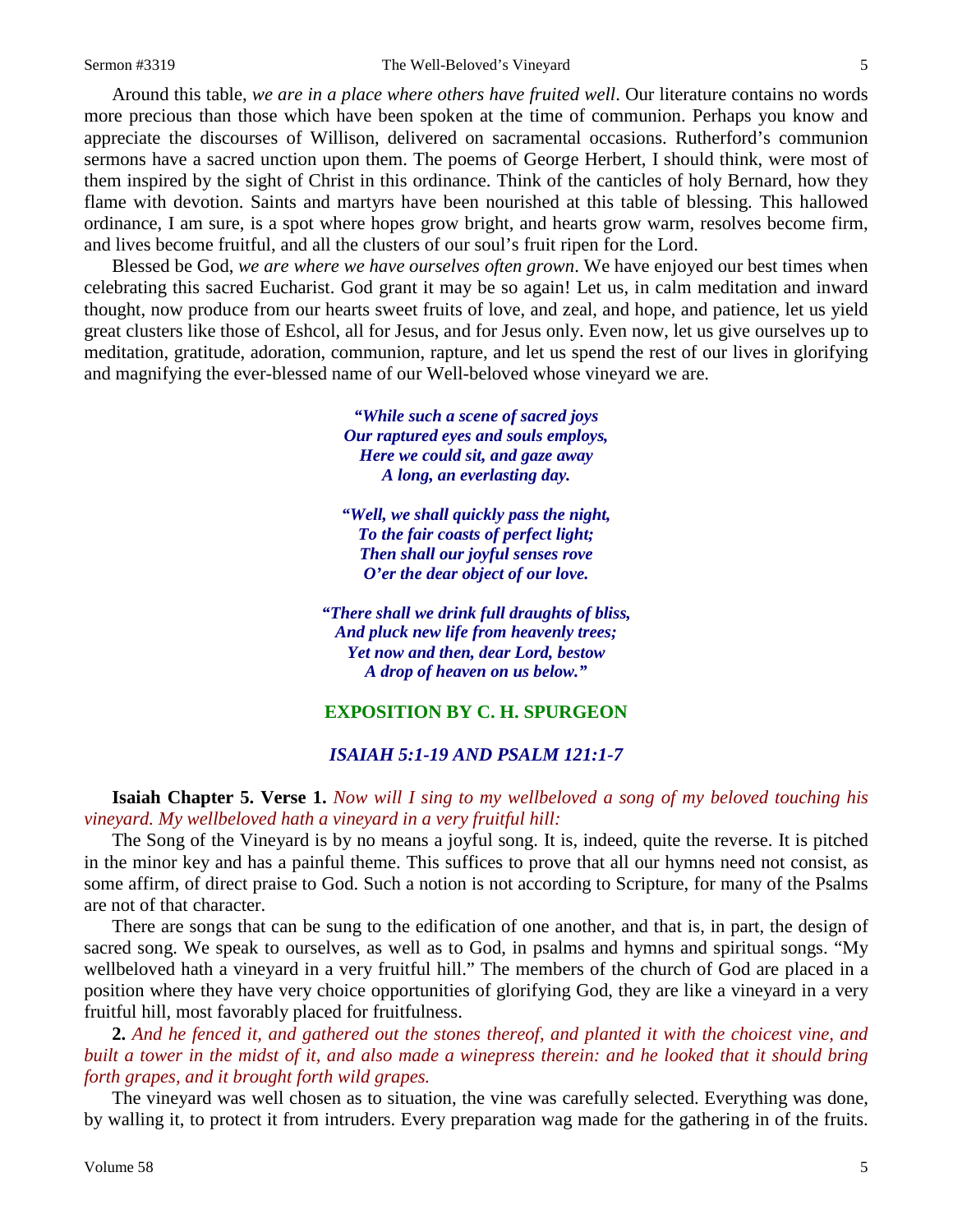The winepress was there, yet when the time came for grapes sweet and luscious, it brought forth wild grapes. You know what that means. Has it been so with us? Have we rewarded the Well-beloved thus ungratefully for all His pains? Have we given Him hardness of heart, instead of repentance; unbelief, instead of faith; indifference, instead of love; idleness, instead of holy industry; impurity, instead of holiness? Is that my case? Is it your case, dear friends? Has even our religion been a false thing? Has it been like wild grapes or poisonous berries? Have we been at times right only by accident, and have we never carefully and sedulously sought to serve our Lord, or to bring forth fruit to His praise? O Lord, thou knowest! Let us judge ourselves in this matter that we be not judged.

**3-4.** *And now, O inhabitants of Jerusalem, and men of Judah, judge, I pray you, betwixt me and my vineyard. What could have been done more to my vineyard, that I have not done in it? wherefore, when I looked that it should bring forth grapes, brought it forth wild grapes?*

O you that profess to be His people, what more could Christ have done for you? What more could the Holy Spirit have done? What richer promises, what wiser precepts, what kinder providences, what more gracious patience? "Wherefore, when I looked that it should bring forth grapes, brought it forth wild grapes?" Whence came this? The stock was good, the husbandry was wise. Whence came these wild grapes?

**5-6.** *And now go to; I will tell you what I will do to my vineyard: I will take away the hedge thereof, and it shall be eaten up; and break down the wall thereof, and it shall be trodden down: and I will lay it waste: it shall not be pruned, nor digged; but there shall come up brier and thorns: I will also command the clouds that they rain no rain upon it.*

"I will tell you what I will do." He does not wait till the men of Judah have given their verdict. There was no need of any. The case was all too sadly clear. "I will take away the hedge thereof....and break down the wall thereof." Those providences which guard men from sin shall be removed. You shall be allowed to sin if you like—and as you like. Your will shall have its freedom to the full. "And it shall be trodden down: and I will lay it waste." There is no destruction like that which comes when God destroys the fruitless vineyard. When a human enemy or the wild boar out of the wood lays it waste, it may be restored again, but if, in righteous wrath, the Divine Owner of the vineyard Himself lays it waste, what hope remains for it?

What fearful words, "It shall be trodden down: and I will lay it waste." "It shall not be pruned, nor digged; but there shall come up briars and thorns." Nothing happens worse to a church or to a man than to be altogether without affliction—no pruning, no digging, no restraints, no prickings of conscience, no smitings with rod. "I will also command the clouds that they rain no rain upon it." That is the worst of all!

**7.** *For the vineyard of the LORD of hosts is the house of Israel, and the men of Judah his pleasant plant: and he looked for judgment, but behold oppression; for righteousness, but behold a cry.*

Oh, when those who profess to be God's people live ungodly, dishonest, unchaste, ungracious lives, God is greatly grieved. His anger burns against such a church and against such a people. And well it may. "He looked for judgment," for they professed to be taught of God, "but behold oppression." He looked "for righteousness," for they said they were righteous, "but behold a cry." The passage has a special reference to God's ancient people, and one cannot read it without noting how literally this terrible threatening has been fulfilled.

**8-10.** *Woe unto them that join house to house, that lay field to field, till there be no place, that they may be placed alone in the midst of the earth! In mine ears said the LORD of hosts, Of a truth many houses shall be desolate, even great and fair, without inhabitant. Yea, ten acres of vineyard shall yield one bath, and the seed of an homer shall yield an ephah.*

When men are covetous after the things of this world, God has a way of making them to be filled with disappointment and with bitterness. Woe unto any man who has any god but the living God, or who lives for any object but to glorify the Creator. Upon such a man, woes shall come innumerable.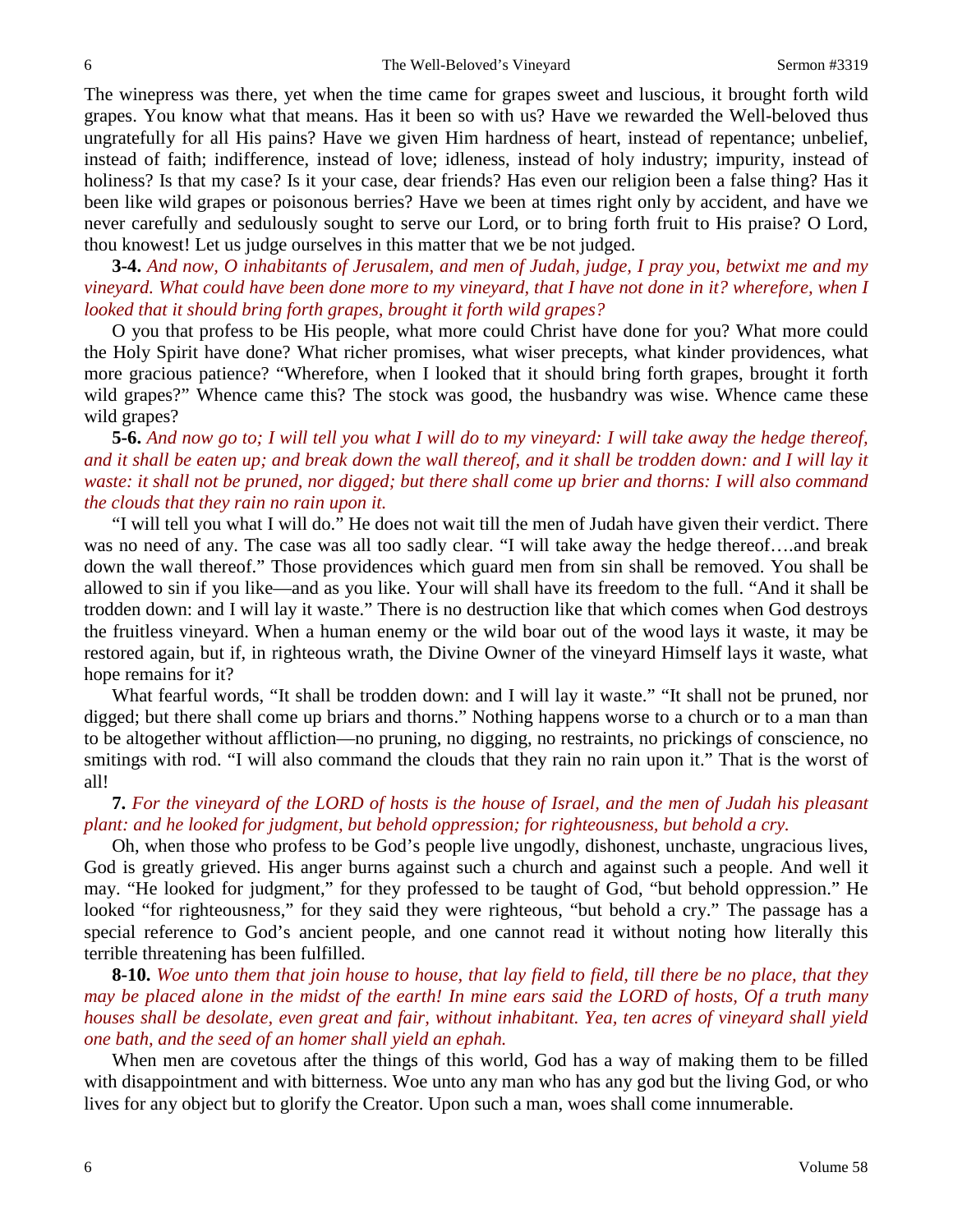**11-12.** *Woe unto them that rise up early in the morning, that they may follow strong drink; that continue until night, till wine inflame them! And the harp, and the viol, the tablet, and pipe, and wine, are in their feasts: but they regard not the work of the LORD, neither consider the operation of his hands.*

The covetous man was intoxicated with greed. Here is a man intoxicated with strong drink. It is never too early, it is never too late, for men to drink who once are carried away with this passion. They rise up early, they continue until night, and then, when they are inflamed with lust, all sorts of evil pleasures are sought after, and Satan leads them captive at his will. Woe unto such!

Now, it was because there were covetous men who were idolaters, because there were luxuriously living men who were drunkards, who had crept into Jerusalem and lived there, and spread evils among the people—it was for this that God declared that He would lay His vineyard waste. Are there none such in the church of God today? Ah, me! I fear there are professors who do not let it be known openly, but who in secret follow after these things.

**13-14.** *Therefore my people are gone into captivity, because they have no knowledge: and their honorable men are famished, and their multitude dried up with thirst. Therefore hell hath enlarged herself, and opened her mouth without measure: and their glory, and their multitude, and their pomp, and he that rejoiceth, shall descend into it.*

What a wonderful description that is of the church of God when it goes wrong, when there is evil in it. Then evil multiplies itself greatly in the earth, and hell has to be made bigger, as it were. As one old preacher said, "They go to hell in droves." There is none to stay them. When the church itself goes wrong, then the world is like that herd of swine that ran violently down a steep place to perish in the waters. Down, down they go! Oh, dreadful sight! Oh, terrible doom that falls upon the ungodly! Would God the church were well awake to see the danger of mankind, and that she so lived that God could bless her to the salvation of men.

**15-16.** *And the mean man shall be brought down, and the mighty man shall be humbled, and the eyes of the lofty shall be humbled: but the LORD of host shall be exalted in judgment, and God that is holy shall be sanctified in righteousness.*

For whoever may stain himself with sin, God will not. *We* may think lightly of sin, but He never does. We may be so foolish as to tolerate iniquity in ourselves and wink at it in others, but God will not do so. Even when sin was laid on Christ He smote Him to the death. Though He was not guilty of any sin, yet when our sin lay there, God turned away His face from His Son, and He died, and if He spared not sin in His Son, think you He will spare it in us? Ah, no! He is a just God, and He will clear His hands of any complicity with iniquity. The sixteenth verse is the song of Hannah, that greatest of ancient poetesses. It is the song of Mary, who copied it from Hannah, "He hath put down the mighty from their seats, and exalted them of low degree. He hath filled the hungry with good things; and the rich he hath sent empty away."

**17.** *Then shall the lambs feed after their manner, and the waste place of the fat ones shall strangers eat.*

It is ever so. There is always room for the tender, and the gentle, and the weak, when God smites the haughty and the strong.

**18.** *Woe unto them that draw iniquity with cord of vanity, and sin as it were with a cart rope:*

"Woe unto them." When we get a woe in this Book of Blessings it is sent as a warning, that we may escape from woe. God's woes are better than the devil's welcomes. God always means man's good, and only sets ill before him that he may turn from the dangers of a mistaken way, and so may escape the ill which lies at the end of it. Mayhap "Woe, woe, woe," though it should sound with a dreadful din in our ear, may be the means of leading us to seek and find our Savior, and then throughout eternity no woe shall ever come near to us.

"That draw iniquity with cords of vanity, and sin as it were with a cart rope." This is a very singular passage. It is not very easy to understand it at first sight. Here are some who are said to draw sin "with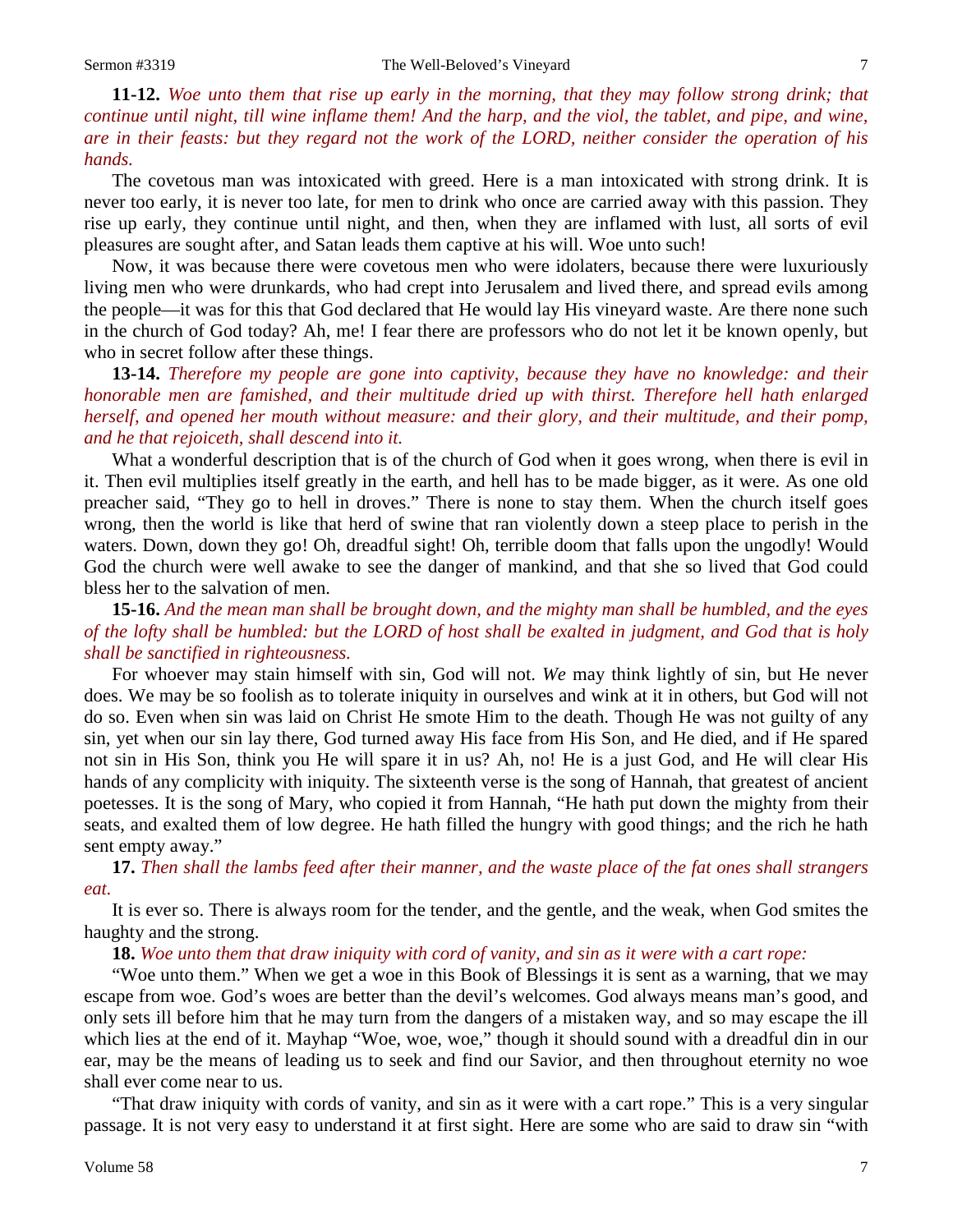cords of vanity," which are slender enough, and yet they also draw it "as with a cart rope," which is thick enough. They are harnessed to sin, and the traces appear to be fragile, insignificant, and soon broken. You can hardly touch them, for they are a mere sham, a fiction—vanity. What can be thinner and weaker than cobweb-cords of vanity? Yet when you attempt to break or remove them, they turn out to be cart ropes or wagon traces, fitted to bear the pull of horse or bullock.

Motives which have no logical forge and would not bind a reasonable man for a moment, are, nevertheless, quite sufficient to hold the most of men in bondage. Such a slave is man to iniquity, that unworthy motives and indefensible reasons which appear no stronger than little cords nevertheless hold him as with bonds of steel, and he is fastened to the loaded wagon of his iniquity as a horse is fastened by a cart rope.

### **19.** *That say, Let him make speed, and hasten his work, that we may see it: and let the counsel of the Holy One of Israel draw nigh and come, that we may know it!*

Blaspheming God, and rushing on the bosses of His buckler, defying Him to smite them. And all this came from dallying with sin, from drawing iniquity with cords of vanity Beware of the eggs of the cockatrice. Remember how drops wear stones, and little strokes fell great oaks. Do not play with a cobra, even if it be but a foot long. Keep from the edge of the precipice. Fly from the lion ere he springs upon you. Do not forge for yourself a net of iron, nor become the builder of your own prison house. May the Holy Ghost deliver you. May you touch the Cross, and find in it the power which will loose you and let you go.

#### **Psalm Chapter 121. Verse 1.** *I will lift up mine eyes unto the hills, from whence cometh my help.*

It is wise to look to the strong for strength. Dwellers in valleys are subject to many disorders for which there is no cure but a sojourn in the uplands, and it is well when they shake off their lethargy and resolve upon a climb. The holy man who here sings a choice sonnet looked away from the slanderers by whom he was tormented to the Lord who saw all from His high places and was ready to pour down succor for His injured servant.

Help comes to saints only from above, they look elsewhere in vain, let us hit up our eyes with hope, expectancy, desire, and confidence. Satan will endeavor to keep our eyes upon our sorrows that we may be disquieted and discouraged, be it ours firmly to resolve that we will look out and look up, for there is good cheer for the eyes, and they that lift up their eyes to the eternal hills shall soon have their hearts lifted up also. The purposes of God, the divine attributes, the immutable promises, the covenant, ordered in all things and sure, the providence, predestination, and proved faithfulness of the Lord—these are the hills to which we must lift up our eyes, for from these our help must come.

**2.** *My help cometh from the LORD, which made heaven and earth.*

What we need is help—help powerful, efficient, constant, we need a very present help in trouble. What a mercy that we have it in our God. Our hope is in JEHOVAH, for our help comes from Him. Help is on the road and will not fail to reach us in due time, for He who sends it to us was never known to be too late. JEHOVAH who created all things is equal to every emergency, heaven and earth are at the disposal of Him who made them, therefore let us be very joyful in our infinite helper. He will sooner destroy heaven and earth than permit His people to be destroyed, and the perpetual hills themselves shall bow rather than He shall fail whose ways are everlasting. We are bound to look beyond heaven and earth to Him who made them both, it is vain to trust the creatures, it is wise to trust the Creator.

**3.** *He will not suffer thy foot to be moved: he that keepeth thee will not slumber.*

Though the paths of life are dangerous and difficult, yet we shall stand fast, for JEHOVAH will not permit our feet to slide, and if He will not suffer it we shall not suffer it. If our foot will be thus kept we may be sure that our head and heart will be preserved also. In the original the words express a wish or prayer—"May he not suffer thy foot to be moved." Promised preservation should be the subject of perpetual prayer, and we may pray believingly, for those who have God for their keeper shall be safe from all the perils of the way. Among the hills and ravines of Palestine the literal keeping of the feet is a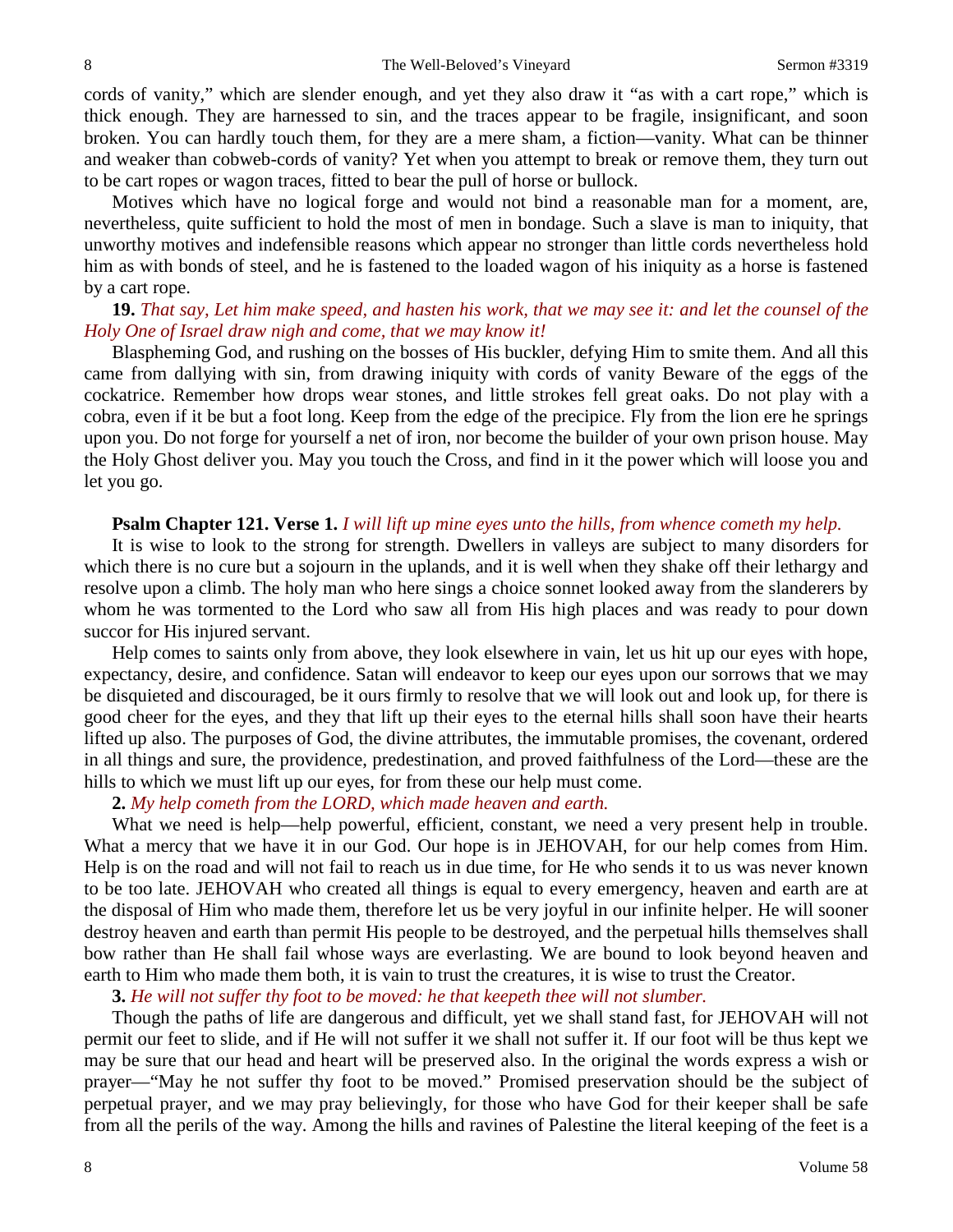#### Sermon #3319 The Well-Beloved's Vineyard 9

great mercy, but in the slippery ways of a tried and afflicted life, the boon of upholding is of priceless value, for a single false step might cause us a fall fraught with awful danger. We should not stand a moment if our keeper were to sleep, we need him by day and by night, not a single step can be safely taken except under His guardian eye. God is the convoy and bodyguard of His saints. No fatigue or exhaustion can cast our God into sleep, His watchful eyes are never closed.

#### **4.** *Behold, he that keepeth Israel shall neither slumber nor sleep.*

The consoling truth must be repeated, it is too rich to be dismissed in a single line. It were well if we always imitated the sweet singer, and would dwell a little upon a choice doctrine, sucking the honey from it. What a glorious title is in the Hebrew—"The Keeper of Israel," and how delightful to think that no form of unconsciousness ever steals over Him, neither the deep slumber nor the lighter sleep. This is a subject of wonder, a theme for attentive consideration, therefore the word "Behold" is set up as a waymark. Israel fell asleep, but his God was awake. Jacob had neither walls, nor curtains, nor bodyguard around him, but the Lord was in that place though Jacob knew it not, and therefore the defenseless man was safe as in a castle.

He keeps us as a rich man keeps his treasure, as a captain keeps a city with a garrison, as a royal guard keeps his monarch's head. If the former verse is in strict accuracy a prayer, this is the answer to it, it affirms the matter thus, "Lo he shall not slumber nor sleep—the Keeper of Israel." Happy are the pilgrims to whom this psalm is a safe conduct, they may journey all the way to the celestial city without fear.

### **5.** *The LORD is thy keeper: the LORD is thy shade upon thy right hand.*

Here the preserving One, who had been spoken of by pronouns in the two previous verses, is distinctly named—JEHOVAH is thy keeper. What a mint of meaning lies here, the sentence is a mass of bullion, and when coined and stamped with the king's name it will bear all our expenses between our birthplace on earth and our rest in heaven. Here is a glorious person—"JEHOVAH," assuming a gracious office and fulfilling it in person—JEHOVAH is thy "keeper," in behalf of a favored individual—*thy,* and a firm assurance of revelation that it is even so at this hour—JEHOVAH *is* thy keeper.

A shade gives protection from burning heat and glaring light. We cannot bear too much blessing, even divine goodness, which is a right-hand dispensation, must be toned down and shaded to suit our infirmity, and this the Lord will do for us. When a blazing sun pours down its burning beams upon our heads the Lord JEHOVAH Himself will interpose to shade us and that in the most honorable manner, acting as our right-hand attendant, and placing us in comfort and safety.

#### **6.** *The sun shall not smite thee by day, nor the moon by night.*

None but the Lord could shelter us from these tremendous forces. There are dangers of the light and of the dark, but in both and from both we shall be preserved—literally from excessive heat and from baneful chills, mystically from any injurious effects which might follow from doctrine bright or dim, spiritually from the evils of prosperity and adversity, eternally from the strain of over-powering glory and from the pressure of terrible events, such as judgment and the burning of the world. Day and night make up all time, thus the ever-present protection never ceases.

### **7.** *The LORD shall preserve thee from all evil: he shall preserve thy soul.*

It is a great pity that our admirable translation did not keep to the word "keep" all through the psalm, for all along it is one. God not only keeps His own in all evil times but from all evil influences and operations, yea, from evils themselves. This is a far-reaching word of covering, it includes everything and excludes nothing, the wings of JEHOVAH amply guard His own from evils great and small, temporary and eternal. Soul-keeping is the soul of keeping. If the soul be kept all is kept.

The preservation of the greater includes that of the less so far as it is essential to the main design, the kernel shall be preserved, and in order thereto the shell shall be preserved also. Our soul is kept from the dominion of sin, the infection of error, the crush of despondency, the puffing up of pride, kept from the